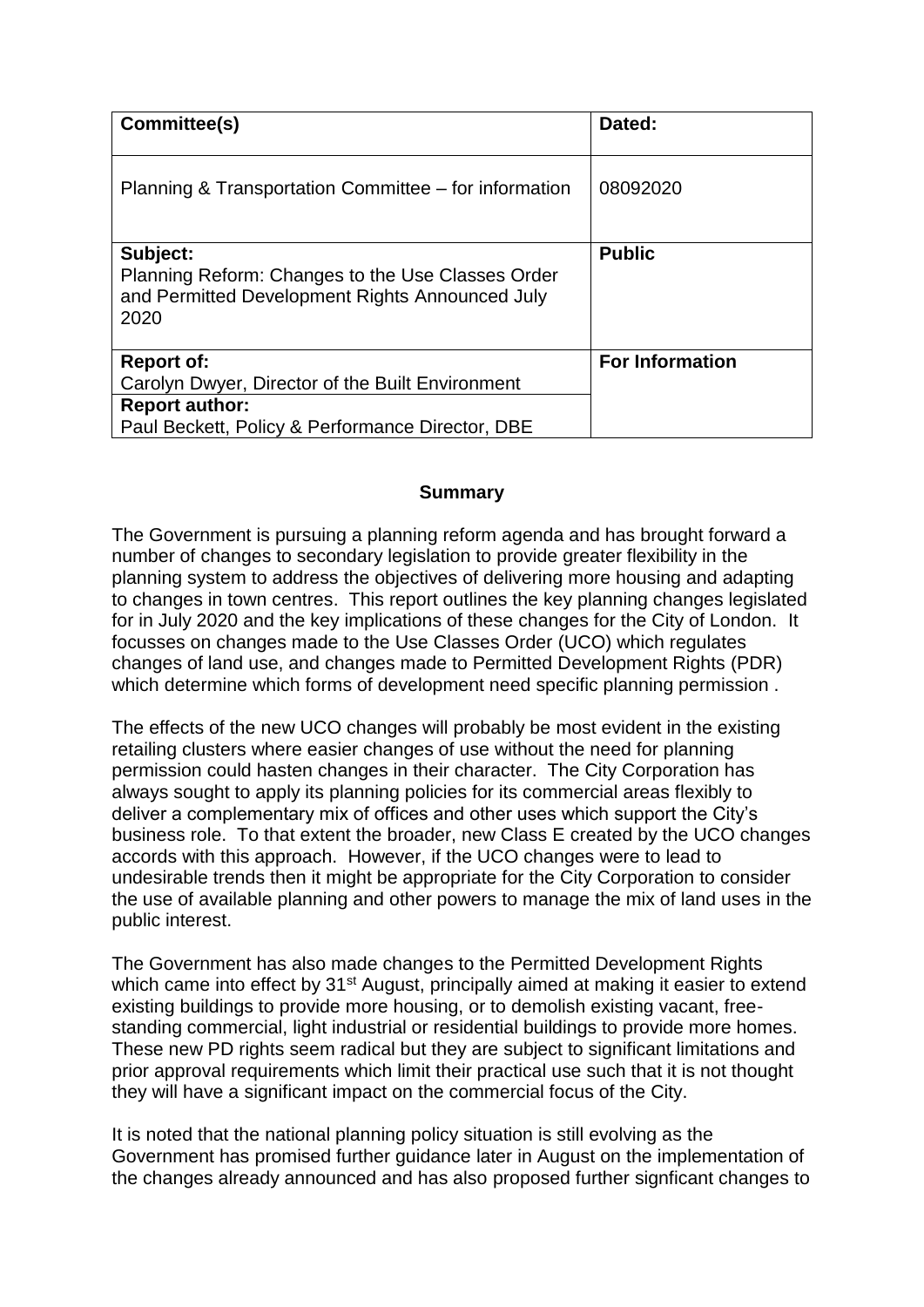the planning system in a Planning White Paper which was issued on 6<sup>th</sup> August 2020 for public consultation until 29th October 2020. A further consultation on other changes to the planning system has also been issued for response by 1st October 2020. The proposals in the White Paper could affect local plan-making, development management and infrastructure funding. They will need to be responded to after careful consideration. A separate report on the White Paper and the accompanying planning changes consultation will be prepared for consideration by this committee in October.

# **Recommendation(s)**

Members are recommended to:

- Note the publication of the revised Use Classes Order 2020 which took effect on 1 st September 2020.
- Note the changes to Permitted Development Rights published during July 2020 which took effect on 31<sup>st</sup> August 2020.
- Note that officers will report further on detailed implications once the National Planning Practice Guidance has been amended to reflect the policy intent of the new Use Classes Order, including the detailed implications for the existing Local Plan and the draft City Plan 2036.

## **Main Report**

## **Background**

- 1. The Government is pursuing a planning reform agenda and has brought forward a number of changes to secondary legislation to provide greater flexibility in the planning system to address the objective of delivering more housing, adapting to changes in town centres, and also to address some short term issues raised by the Covid-19 pandemic. This report outlines the key planning changes legislated for in July 2020 and the key implications of these changes for the City of London. It focusses on changes made to the Use Classes Order (UCO) which regulates changes of land use, and changes made to Permitted Development Rights (PDR) which determine which forms of development need specific planning permission.
- 2. Members may recall that in October 2018 the Government consulted on a range of proposed changes to the Use Classes Order to support easier changes of existing uses in the high street and to provide additional permitted development rights to deliver new housing. Those proposals included the merging of retail use classes but did not include offices in the merged class. Members recognised the need to address changing shopping habits and supported in principle the merging of retail use classes. Members objected to the proposed new Permitted Development Rights relating to extensions or demolitions to provide additional housing principally due to concern at the loss of local planning control over changes in the built form and the location of housing.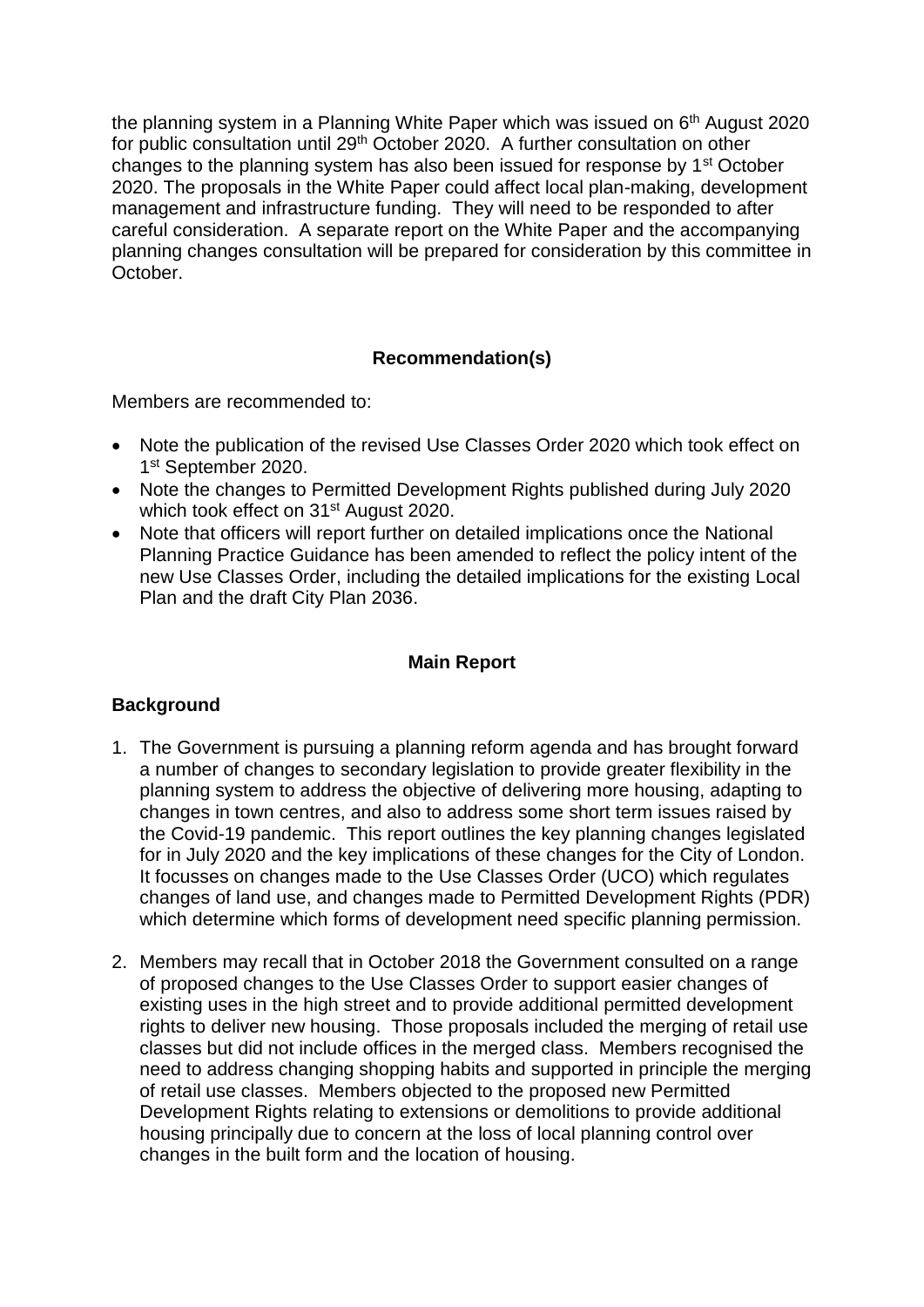3. The new UCO changes that took effect on 1st September went much further than the earlier proposals by including offices in the new broader Class E (commercial, business and services) and this should be seen as being part of a wider planning reform agenda which the Government is actively pursuing. The new permitted development rights granted to boost housing delivery are similar to those proposed previously. They do remove the need for planning permission for certain extensions and demolitions to deliver more housing, but they are subject to significant limitations and prior approval requirements which limit their practical use such that it is not thought they will have a significant impact on the commercial focus of the City. .

# **Changes to the Use Classes Order Applicable from 1st September 2020**

- 4. The Use Classes Order 1987 (as amended) identifies categories of land uses within which a change of use does not constitute development and therefore it can take place without the need for specific planning permission. The Use Classes Order has been subject to changes since 1987, but the fundamental principles have remained the same. Local plan policies and their implementation through development management processes have been based on the categorisation of land uses set out in the Order. Therefore changes to that Order can have significant effects on both local planning policy and its implementation through development management.
- 5. On 21st July 2020, a substantial amendment to the Use Classes Order was laid before Parliament and this came into effect on 1<sup>st</sup> September 2020 (The Town and Country Planning (Use Classes) (Amendment) (England) Regulations 2020, SI 2020 No. 757). See link at <https://www.legislation.gov.uk/uksi/2020/757/made>. The new UCO revoked the existing Use Class A (retail) and created new Use Classes E (commercial, business and service), F1 (learning and non-residential institutions) and F2 (local community). It also moved several additional land uses to Sui Generis status where changes to or from them are more tightly controlled. The main changes to the Use Classes Order are summaried in the table included as Appendix 1.
- 6. Existing buildings or land that was previously in Classes A1, A2, A3 or B1 use automatically transitioned to Class E on 1st September 2020.
- 7. A significant innovation in the new UCO is the concept of 'part' uses that will allow the change of use of part of an existing use to an alternative Class E use without the need for specific planning permission. The intention is to facilitate flexibility to make rapid changes within town centre units to adapt to changing social trends and market conditions. Further guidance may clarify how this will operate in practice.
- 8. The new UCO changes are intended to be permanent although it is possible that given their radical nature the Government might make further changes at a later date in the light of experience. The Government has indicated that further guidance on the implementation of the new UCO will be issued prior to 1<sup>st</sup> September and if so this will be reported orally to Members.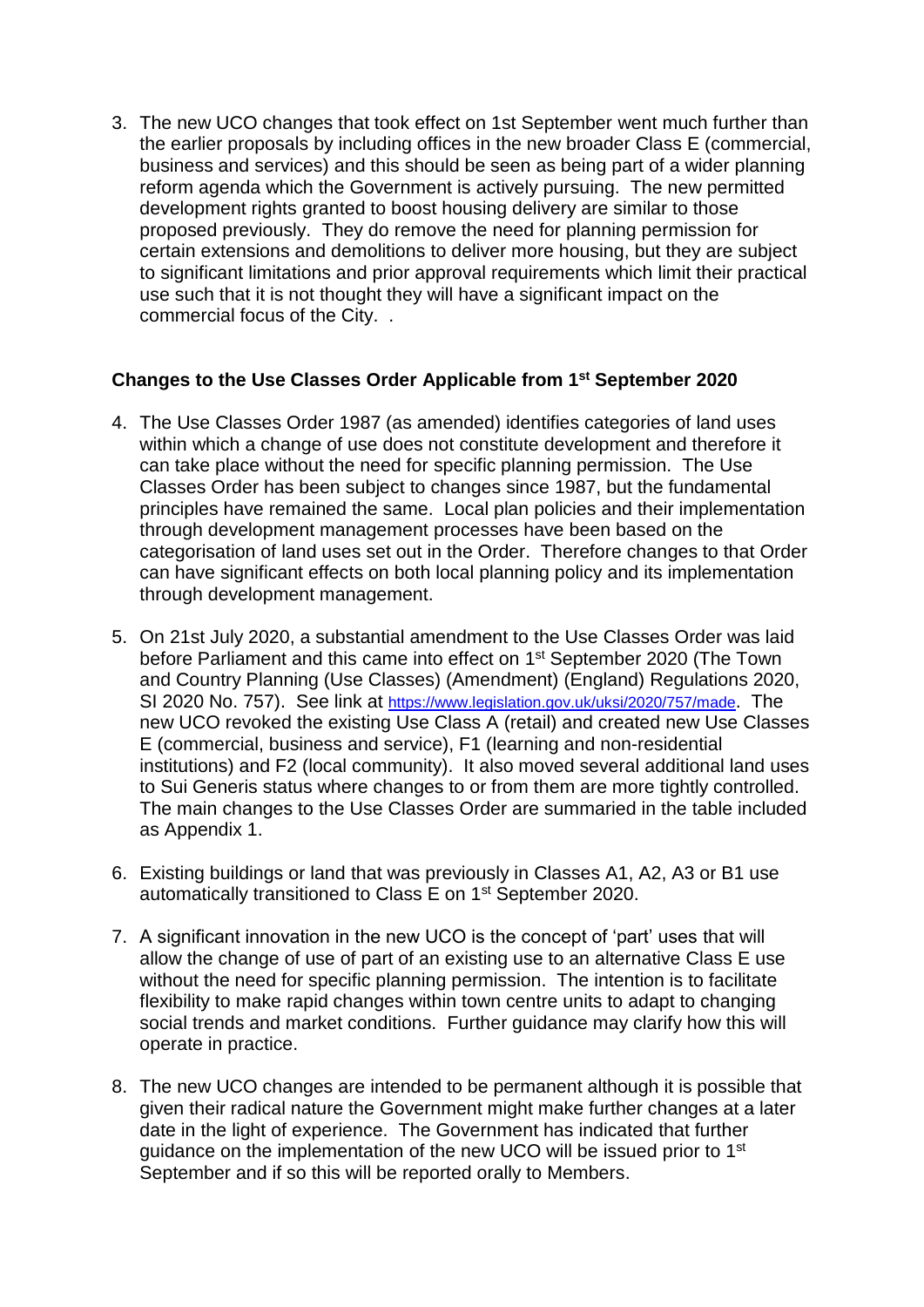- 9. Applications submitted, but not determined, before 1<sup>st</sup> September 2020, will be determined in relation to the 1987 Use Classes Order. The 2020 revisions will only apply to applications submitted from 1<sup>st</sup> September 2020. Therefore planning applications that come before this committee in the next few meetings will probably be determined in relation to the 1987 UCO.
- 10.Where existing development has been approved under the 1987 UCO and benefits from other permitted development rights, these rights will remain for a transitional period from 1<sup>st</sup> September 2020 until 31<sup>st</sup> July 2021. Existing Article 4 Directions which relate to the 1987 UCO will also be saved until 31<sup>st</sup> July 2021.

# **Implications for the City of the new Uses Classes Order 2020**

11.The main implications relate to changes in the local planning authority powers available to the City Corporation to manage changes of existing land uses within the City of London. Most changes in the new UCO result in reduced local powers though some uses that are in future to be treated as Sui Generis are subject to tighter controls.

## Mix of office, retail and other town centre uses

- 12.The creation of a broad, new Use Class E (commercial, business and service) which includes offices, retail and some other uses in the same Use Class is the most significant change, which will affect the mix of uses in town centres and outof-town centes nationally, and it will also affect the mix of uses found in the City including within our Principal Shopping Centres. The UCO changes will in general reduce the current ability of the City as a local planning authority to regulate changes of existing uses in the City, including the ability to prevent some undesirable changes. Notable consequences include:
	- Loss of planning control over change of use from offices to other Class E uses which could lead to the loss of some existing office stock, but in practice this loss could be outweighed by larger increases in newly permitted office stock elsewhere.
	- Reduced ability to manage change in the Principal Shopping Centres and Retail Links due to the loss of planning control over Class E changes of use which now include offices, shops, restaurants, cafes and some medical services.
	- Removal of ability to prevent changes of use from existing retail and other Class E publicly accessible uses in the Culture Mile and other Key Areas of Change which currently form a core around which other beneficial uses could cluster.
	- Removal of ability to prevent changes of use from existing isolated shops and some other local services which could be unwelcome to local customers.
	- Conversely, several uses have been made 'Sui Generis' which means there is now greater planning control over changes of use to or from them. New Sui Generis uses include drinking establishments (formerly A4), hot food takeaways (formerly A5), cinemas, concert, bingo and dance halls (formerly D2).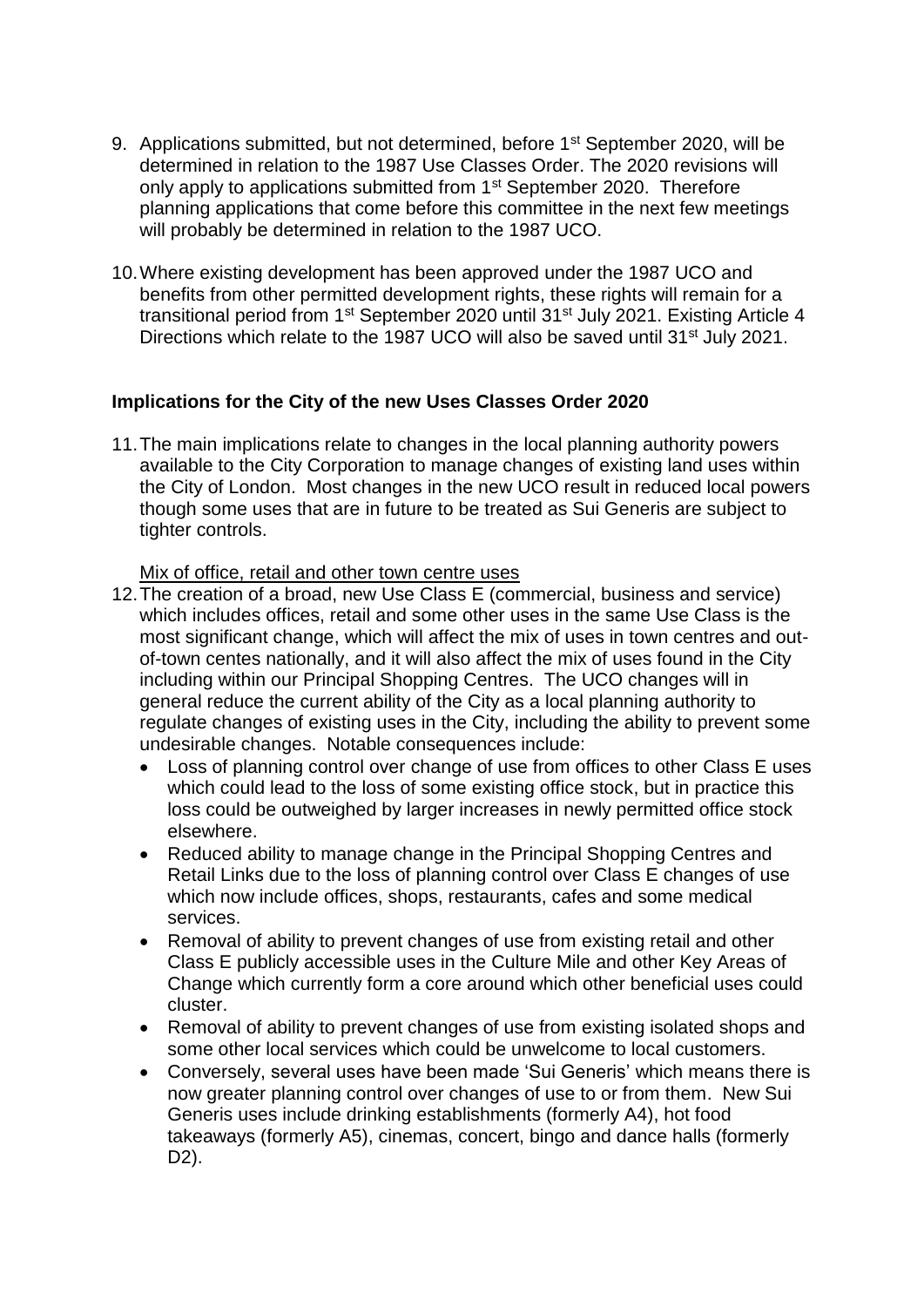- 13.Those parts of former Class D1 (Non-residential institutions) that have not been included in the new Class E have been transferred into the new Class F1 (Learning and non-residential institutions). A new Class F2 (Local community uses) has also been created which includes halls, meeting places, outdoor recreation and small isolated shops, though such shops are unlikely to exist in the City.
- 14.Town centre retailing is under pressure generally at present due to Covid-19 and competition from online retailing. However, it is considered that the City's Principal Shopping Centres will continue to be the focus of new retail development despite the greater flexibility. Developers and owners are expected to continue to see the advantages of a diverse tenant base and the benefits of vibrancy and activity at street level in such locations. The effects of the UCO changes are likely to be felt more keenly on the Retail Links and on isolated individual or groups of retail units elsewhere in the City. The expectation is that changes of use no longer requiring planning permission could lead to the loss of retail units and an increase in other Class E uses in such locations.
- 15.The new definition of drinking establishments (formerly A4) and hot food takeaways (formerly A5) as Sui Generis means that planning permission will be required for any change of use into, or out of, these uses. This change will ensure that adverse impacts from the loss of such facilities, or any adverse amenity impacts from proposed new uses can continue to be addressed through planning.

## Health facilities

16.The 2015 Local Plan and the emerging draft Local Plan encourage the provision of local health facilities and protect existing facilities. However the inclusion of health centres and clinics into new Class E could make it easier for them to change to other Class E town centre uses without the need for planning permission. It is likely to result in a much a higher turnover of health facilities, particularly private facilities which respond more readily to fluctuations in the market demand and the broader City economy.

## **Transportation**

17.The City's Transport Strategy, adopted Local Plan and emerging draft Local Plan all encourage the greater use of active travel and measures to reduce the level and impacts of freight and servicing movements. The Local Plan and the London Plan set out parking and freight and servicing standards for new development according to the land uses being permitted. Greater flexibility in subsequent changes of use could lead to changed uses not having appropriate parking,freight or servicing arrangements. The current approach will therefore need to be reviewed, perhaps to allow for a wider range of uses when first assessed, or with the greater use of planning conditions where justified to prevent such outcomes.

## Noise, emissions and the night-time economy

18.The Planning Service works closely with colleagues in Markets and Consumer Protection to ensure, through good design at a very early stage, that new and existing development does not create a loss of amenity in terms of noise, emissions and other environmental impacts. The new UCO changes have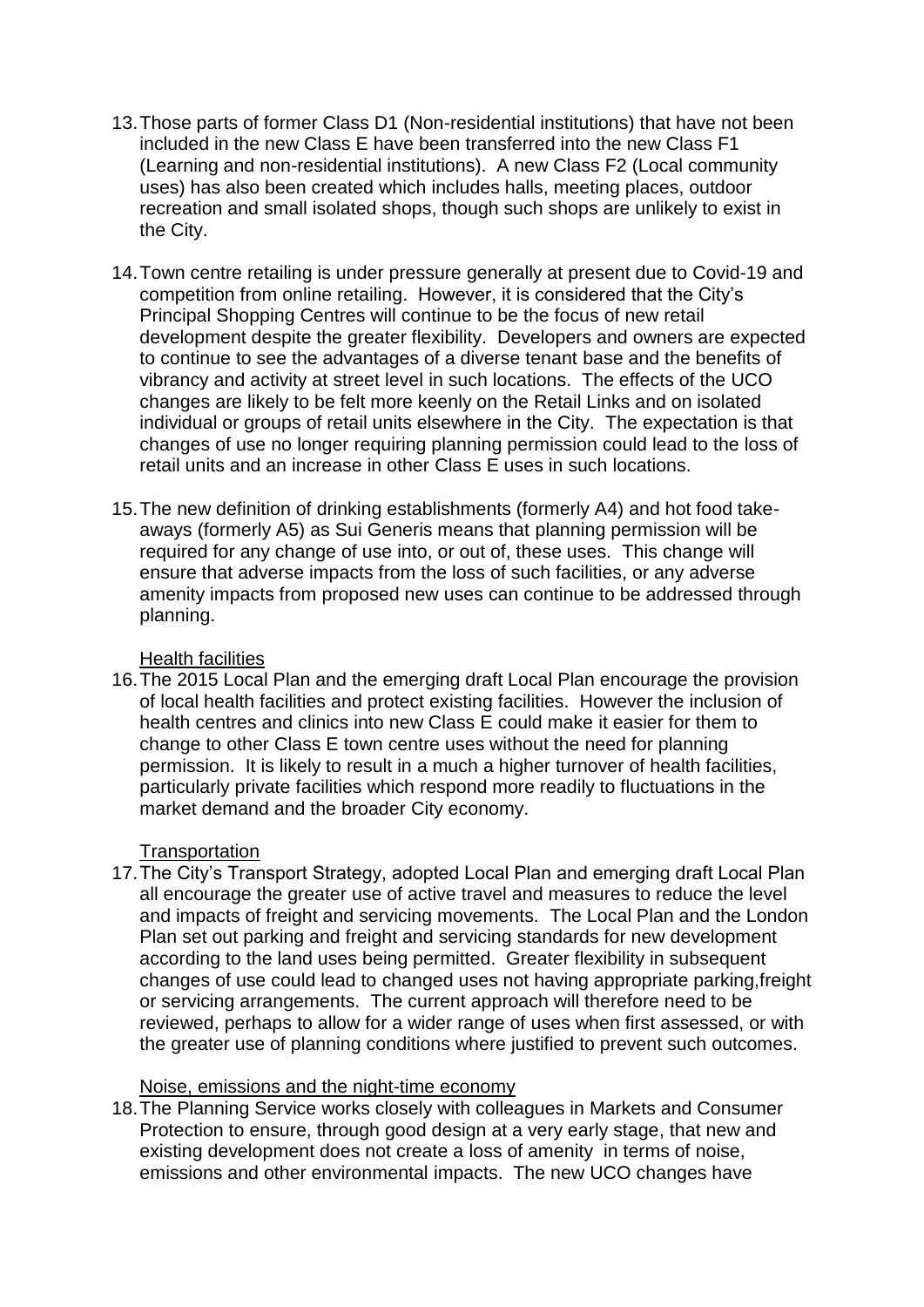removed the need for planning permission for changes of use within Class E, removing the potential to use the planning system to require control during the construction phase, good acoustic design, control over hours, odour control or management plans to reduce potential adverse impacts arising from noise and increased activity as well as ensuring effective venting of emissions (including odours) and control of light emissions. This will have a significant impact on the City's environment and will probably give rise to more complaints by the City's workers, residents and visitors. It also means that colleagues will not be alerted through the planning application process to potential environmental concerns that might arise through changes of use.

- 19.Existing environmental health regulations and licensing requirements will remain in force and will become the main means of managing such changes of use but will not be able to provide an equivalent level of environmental protection. In addition, proposals for the external venting of buildings, or alterations to the external appearance of a building, will still require planning permission in most cases. These mechanisms can address some of the concerns arising from the new UCO changes but will not be able to prevent the principle of change of use which if it is not defined as development, does not need planning permission.
- 20.The potential for part change of use carries a risk that as the part use is changed the planning controls used to prevent a negative impact to the existing or future use will no longer be available. The result may be office space that that suffers noise and odour issues which may not be actionable as nuisance.

#### Local Plan implications

- 21.The new UCO changes mean that some policies relating to land uses in the Local Plan 2015 and the draft City Plan 2036 will need consequential updating to reflect the new land use categories. Other policies are now of less or no relevance as their implementation was based on local planning controls relating to the old UCO. Officers have already undertaken an initial assessment of all policies. It is considered that the overall aims of these Plans are still reasonable and deliverable though there will need to be changes to some key policies to reflect changes in the detailed control over changes of use available to the local planning authority. The most significant changes are likely to be needed in the retail policies.
- 22.The City Corporation's existing Article 4 Direction which retains local planning control over changes of use from offices to housing in the City is unaffected by the new UCO changes. The amended regulations provide for references to uses or use classes in Article 4 Directions which have already been made to continue to be construed as the previous use classes. Offices and housing remain in separate Use Classes and so changes of use between them would still require planning permission in accordance with the Article 4 Direction.
- 23.The Government intends to amend the National Planning Practice Guidance to reflect the policy intent of the new Use Classes Order. Once such guidance has been published officers will be in a position to suggest the best way to apply the existing Local Plan in the changed circumstances, and to suggest the best way to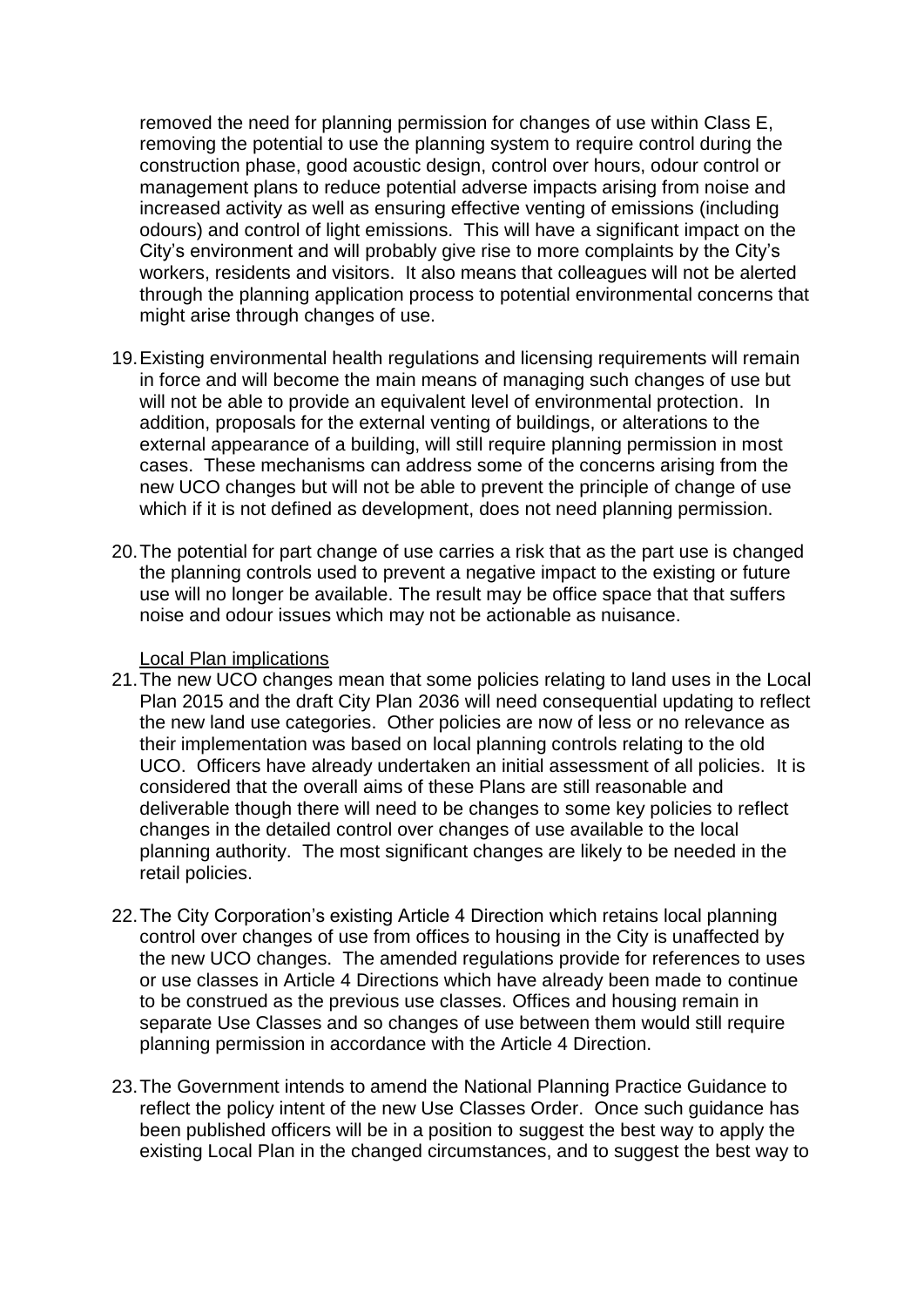update the draft City Plan 2036. It is likely, however, that the Local Plan review timetable, already delayed due to Covid-19, will be further delayed.

# Wider implications for the City Corporation

- 24.The changes in planning law assessed in this report will have wider implications for the work undertaken by other departments. For example, the change of use planning applications previously considered were often used as a flag to monitor changes that needed consideration by other departments. Environmental and public health matters may still need to be addressed but will no longer have the benefit of the planning application process to provide a context for early engagement and positive health outcomes. Licensing and other regulatory procedures will become more important when dealing with matters that are no longer a planning matter, but will no longer have the ability to deliver the same standard of amenity.
- 25.Another implication is that business rate records will no longer be able to rely on planning permissions to flag changes of use that may have business rating implications. The new UCO changes and the new PD rights might also provide opportunities for the City Surveyor to manage his property portfolio in the City and elsewhere in different ways.

# **Changes to Permitted Development Rights Applicable by 1st September 2020**

- 26.A number of separate amendments to the General Permitted Development Order (GPDO) have been laid before Parliament, one on 24<sup>th</sup> June coming into effect on 1<sup>st</sup> August and two on 21<sup>st</sup> July coming into effect on 31<sup>st</sup> August. The changes made are expressed, rather confusingly, in terms of the 1987 Use Classes Order and not the 2020 UCO revision. Provisions in the new Use Classes Order allow for references to the 1987 Use Classes Order to continue as a transitional measure in the GPDO up until 31<sup>st</sup> July 2021.
- 27.The new permitted development (PD) rights allow for:
	- purpose-built freestanding blocks of flats of three storeys or more to extend upwards by up to 2 additional storeys to create new homes, up to a height of 30m. This change came into effect on 1<sup>st</sup> August.
	- Upwards extension of up to 2 additional storeys on existing houses, detached or in a terrace, to create new self-contained homes or additional living space up to a height of 18 metres. Single storey homes will be able to add 1 additional storey.
	- The upwards extension of up to 2 additional storeys on free standing blocks, up to a height of 30 metres and on buildings in a terrace (of 2 or more buildings) in A1, A2, A3 or B1a use, or betting office, payday loan shop or launderette.
	- Vacant and redundant free-standing commercial and light industrial premises, and residential blocks of flats, to be demolished and replaced with new residential units. At the same time, the right will allow up to 2 storeys to be added to the height of the original building, to help create more homes, as long as the resulting residential building is no higher than 18 metres.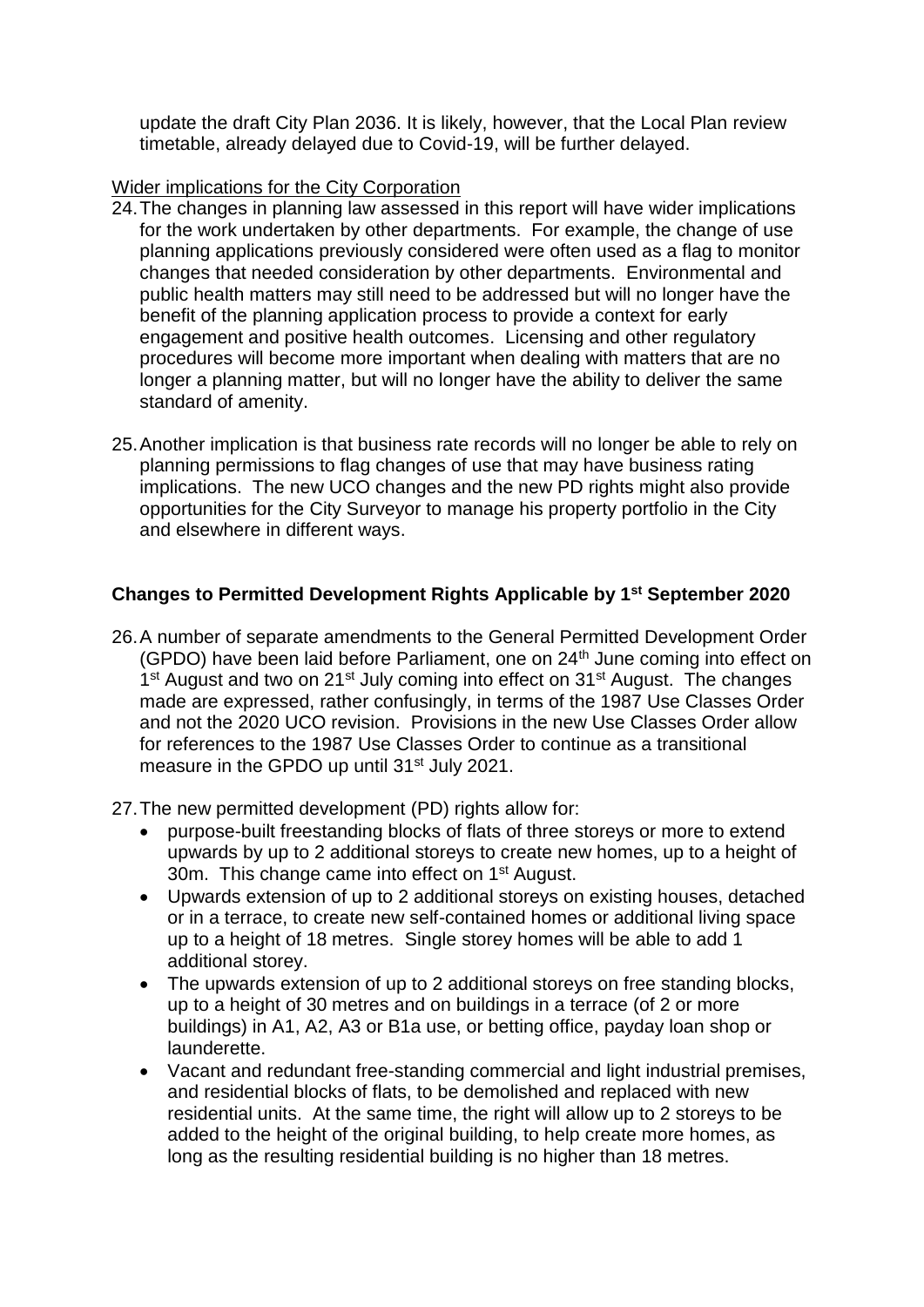# **Implications for the City of the new Permitted Development Rights**

- 28.The new PD rights seem radical but in practice are subject to a number of limitations and requirements for prior approvals which will limit the direct impact on the City, its commercial office focus, and on general amenity.
- 29.The impact of new PD rights for upwards extensions of residential buildings on the City's commercial function is likely to be limited, principally because of the relatively low number of residential properties in the City and their concentration in identified residential clusters. However such extensions rights could impact on neighbouring residential amenity. There may be scope for PD rights to be exercised on parts of the Middlesex Street Estate and the Mansell Street Estate and smaller residential blocks in areas such as Smithfield, but not in the Barbican or Golden Lane Estates due to their listed and conservation area status. In practice, it is not clear that such extensions would make commercial sense due to the limitations on the PD rights, and so it is more likely that a developer seeking to increase housing on a site would instead seek a fresh planning permission for a more radical redevelopment.
- 30.The new PD right for the upwards extension of commercial blocks could potentially have a greater impact. Further detailed assessment will be required to consider the scope for such upwards extension in the City, but the scope will be limited by the requirement for such buildings to have been built between 1948 and 2018, to have not already have been extended upwards, to be less than 18m in height once extended and to be outside of a conservation area or not impacting on a listed building. The non-planning issues of right to light infringements caused by upwards extensions of both commercial and residential buildings may also be a limiting factor in some cases.
- 31.The new PD right for demolition of detached commercial buildings and their replacement with residential could in theory have had the greatest impact on the City's commercial office cluster and the long-standing Local Plan approach to the protection of office space. However, an analysis of the impact of this PD right has been undertaken using GIS sieve mapping techniques, which demonstrates that it is likely to have negligible impact on the City in practice, due principally to the nature of the City's building stock, its age and the number of listed buildings and conservation areas. The new PD right would not apply:
	- If the building is not detached
	- If the building is in a Conservation Area
	- If it is a listed building
	- If the footprint of the current building is greater than 1,000 m2
	- If the height of the highest part of the building above ground level (not including plant, radio masts, antenna etc.) is higher than 18m at any point
	- If the current building was constructed since 31<sup>st</sup> December 1989

# **Options**

32.The City Corporation will need to implement the new Use Classes Order and the new Permitted Development Rights that took effect before or on 1<sup>st</sup> September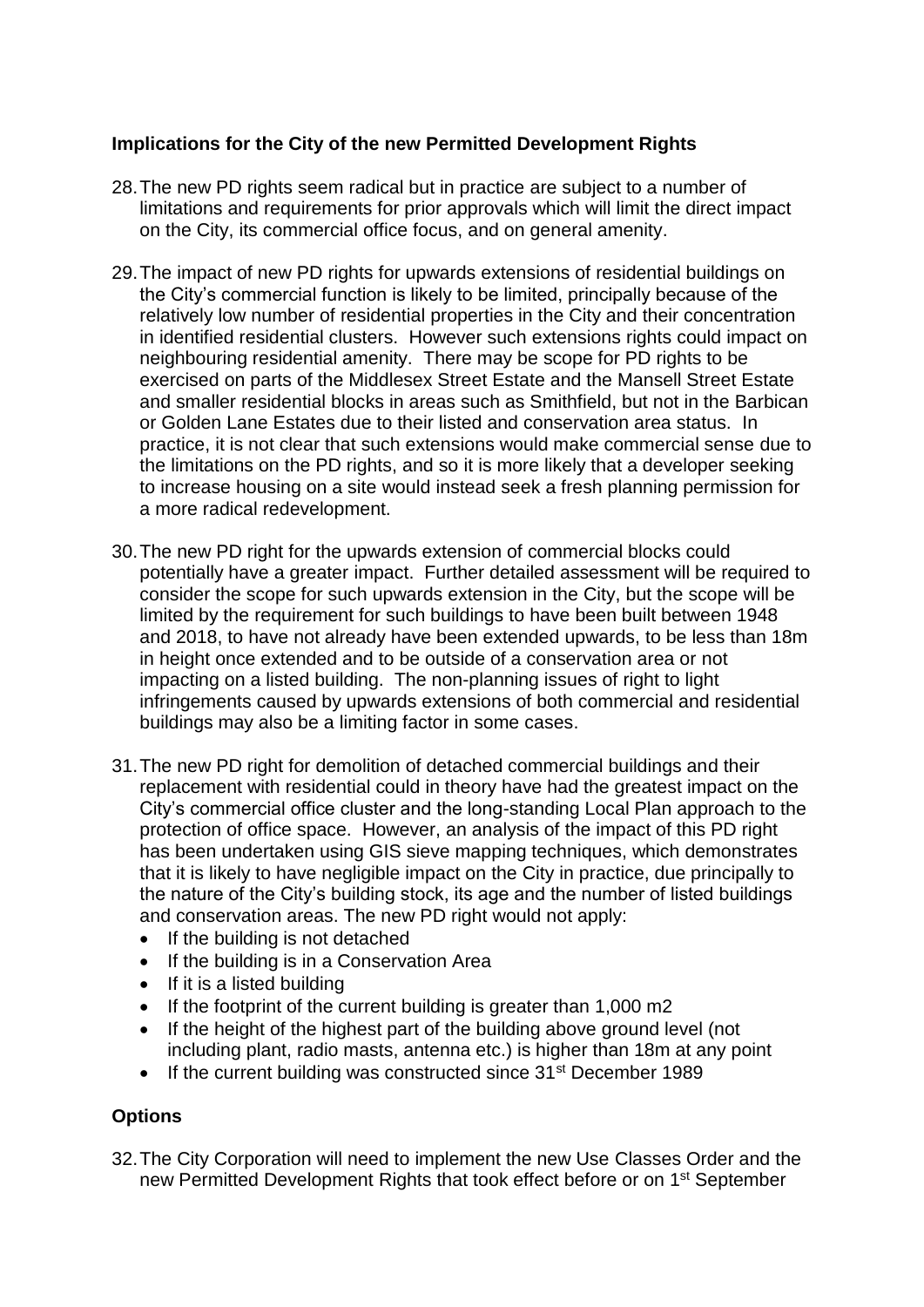2020 as they form part of the national planning law. However there remain options for the City Corporation to consider seeking the use of Article 4 Directions where justified to control the use of permitted development rights, and to consider the use of planning conditions, where they meet the Government's 6 tests, to limit the effect of the new UCO on newly permitted development, though not on changes of existing uses. The appropriateness of such options will need to take full account of any further guidance and on the Government's wider planning reform agenda.

# **Proposals**

33.The changes to national planning law should be noted and implemented. Further consequential actions should await further clarification on implementation in the Government's forthcoming revised National Planning Practice Guidance.

# **Corporate & Strategic Implications**

34.Corporate Plan implications: The reduction in local planning powers over some changes of use will have some adverse implications for the Corporate Plan aims of contributing to a flourishing society, shaping outstanding environments and supporting a thriving economy. The changes could reduce the ability of the the City Corporation as a local planning authority to manage changes in land uses in the public interest including the promotion of beneficial change to key areas such as the Culture Mile, Fleet Street and the City riverside.

# **Financial Implications**

- 35.There are some financial implications as the removal of the need for planning permission for certain changes of use will reduce the number of planning applications and their related fee income. However most planning fee income comes from applications for redevelopment which are unaffected by these changes.
- 36.There will also be reduced income for the Construction Impacts Levy and potentially higher costs associated with enforcement and legal proceedings.

# **Conclusions**

37.The Government is pursuing a planning reform agenda and has brought forward a number of changes to secondary legislation to provide greater flexibility in the planning system to address the objectives of delivering more housing and adapting to changes in town centres. The changes made to the Use Classes Order (UCO) which regulates changes of land use, and changes made to Permitted Development Rights (PDR) which determine which forms of development need specific planning permission, will have implications for both the plan-making and development management roles of the City as a local planning authority.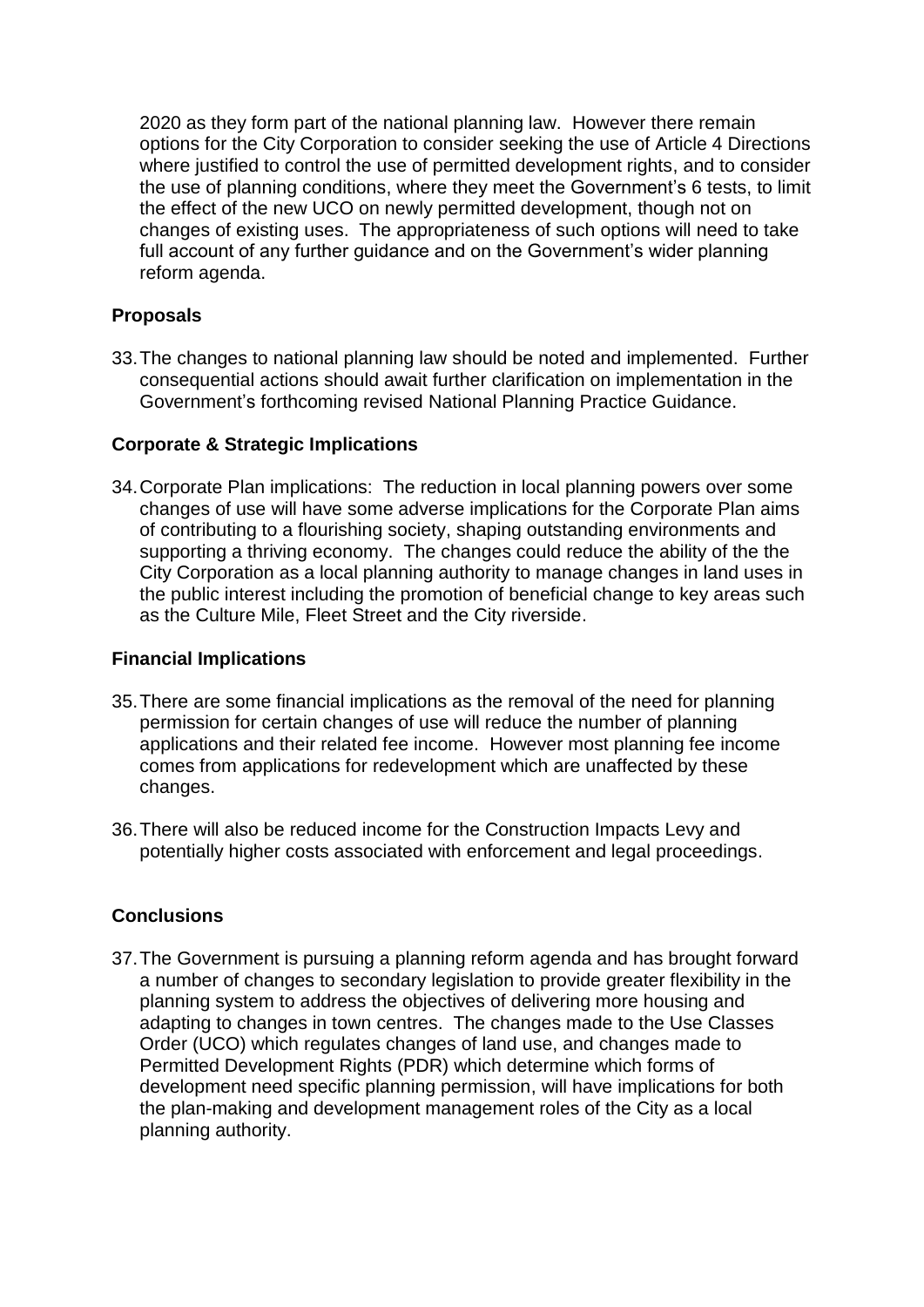38.Most changes in the new UCO result in reduced local powers though some uses that are in future to be treated as Sui Generis are subject to tighter controls. The effects of the new UCO changes will probably be most evident in the existing retailing clusters where easier changes of use without the need for planning permission could hasten changes in their character. The new PD rights seem radical but they are subject to significant limitations and prior approval requirements which limit their practical use such that it is not thought they will have a significant impact on the commercial focus of the City but the possible intensification of the built form could affect general amenity.

#### **Appendices –**

Appendix 1: Summary of Changes to the Use Classes Order Applicable in England from 1st September 2020.

#### **Background Papers –**

Report to Planning and Transportation Committee 8<sup>th</sup> January 2019, City Corporaton Response to MHCLG Consultation – Planning Reform Supporting the High Street and Increasing the Delivery of New Homes. Agreed by Chairman's Action and reported as item 6 to 29<sup>th</sup> Jan Commitee.

See <http://democracy.cityoflondon.gov.uk/ieListDocuments.aspx?CId=143&MId=19658&Ver=4> Town and Country Planning (Use Classes) (Amendment) (England) Regulations 2020, SI 2020 No. 757). See <https://www.legislation.gov.uk/uksi/2020/757/made> The Town and Country Planning (General Permitted Development) (England) (Amendment) (No.2) Order 2020 See <https://www.legislation.gov.uk/uksi/2020/755/made> The Town & Country Planning (General Permitted Development) (England) (Amendment) (No.3) Order 2020 See [https://www.legislation.gov.uk/uksi/2020/756//made](https://www.legislation.gov.uk/uksi/2020/756/made)  White Paper - Planning for the Future. MHCLG August 2020. See <https://www.gov.uk/government/consultations/planning-for-the-future>

#### **Paul Beckett**

Policy & Performance Director, Department of the Built Environment T: 020 7332 1970 E: [paul.beckett@cityoflondon.gov.uk](mailto:paul.beckett@cityoflondon.gov.uk)